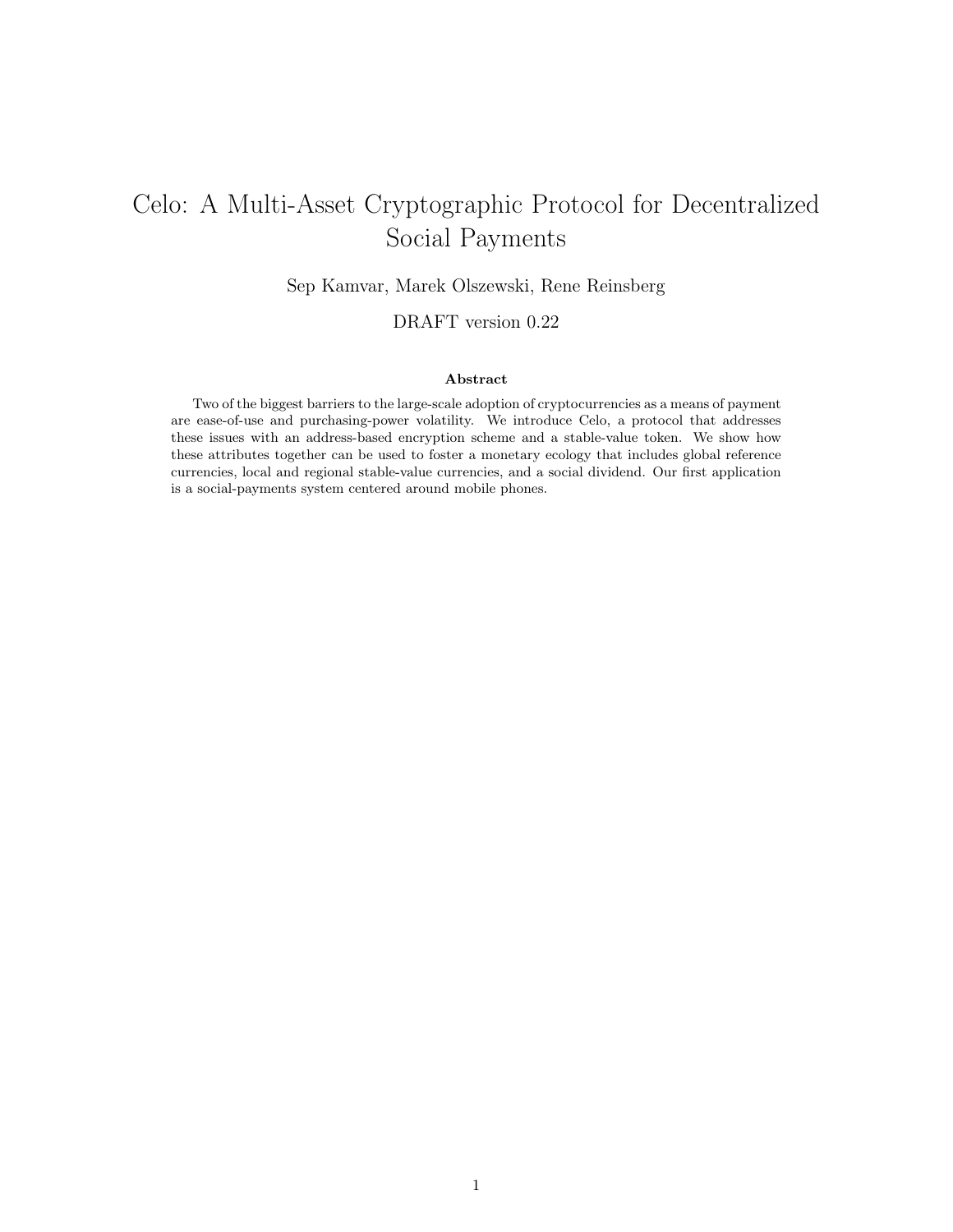## Contents

| $\mathbf{1}$ |     | Introduction                                                                                     | 3              |
|--------------|-----|--------------------------------------------------------------------------------------------------|----------------|
| $\bf{2}$     |     | Ease of Use through Lightweight Identity                                                         | 3              |
|              | 2.1 |                                                                                                  | $\overline{4}$ |
|              |     | 2.1.1                                                                                            | 4              |
|              |     | 2.1.2                                                                                            | $\overline{4}$ |
|              |     | 2.1.3                                                                                            | 5              |
|              |     | 2.1.4                                                                                            | 6              |
|              | 2.2 | Aggregating Reputation Signals through Encrypted EigenTrust $\ldots \ldots \ldots \ldots \ldots$ | 6              |
|              |     | 2.2.1                                                                                            | 6              |
|              |     | Privacy-Preserving EigenTrust through Zero-Knowledge Proofs<br>2.2.2                             | $\overline{7}$ |
|              |     | 2.2.3                                                                                            | 7              |
|              |     | 2.2.4                                                                                            | 7              |
| 3            |     | <b>Stabilizing Value</b>                                                                         | 8              |
|              | 3.1 |                                                                                                  | 8              |
|              | 3.2 |                                                                                                  | 8              |
|              | 3.3 |                                                                                                  | 9              |
|              | 3.4 | Price Discovery and Mechanics of Reserve Asset Purchasing                                        | -11            |
|              | 3.5 |                                                                                                  | 11             |
| 4            |     | Governance and Incentives                                                                        | 12             |
|              | 4.1 |                                                                                                  | 12             |
|              | 4.2 | Bolstering Reserves and Contracting Stable-Value Currency Supply when Needed                     |                |
|              |     |                                                                                                  | 13             |
|              | 4.3 |                                                                                                  | -13            |
|              | 4.4 |                                                                                                  | -13            |
|              |     | 4.4.1                                                                                            | -13            |
|              |     | Introducing Regional Currencies and Broadening the Reserve Base 13<br>4.4.2                      |                |
|              |     | 4.4.3                                                                                            | - 14           |
|              |     | 4.4.4                                                                                            |                |
| 5.           |     | Conclusion                                                                                       | 15             |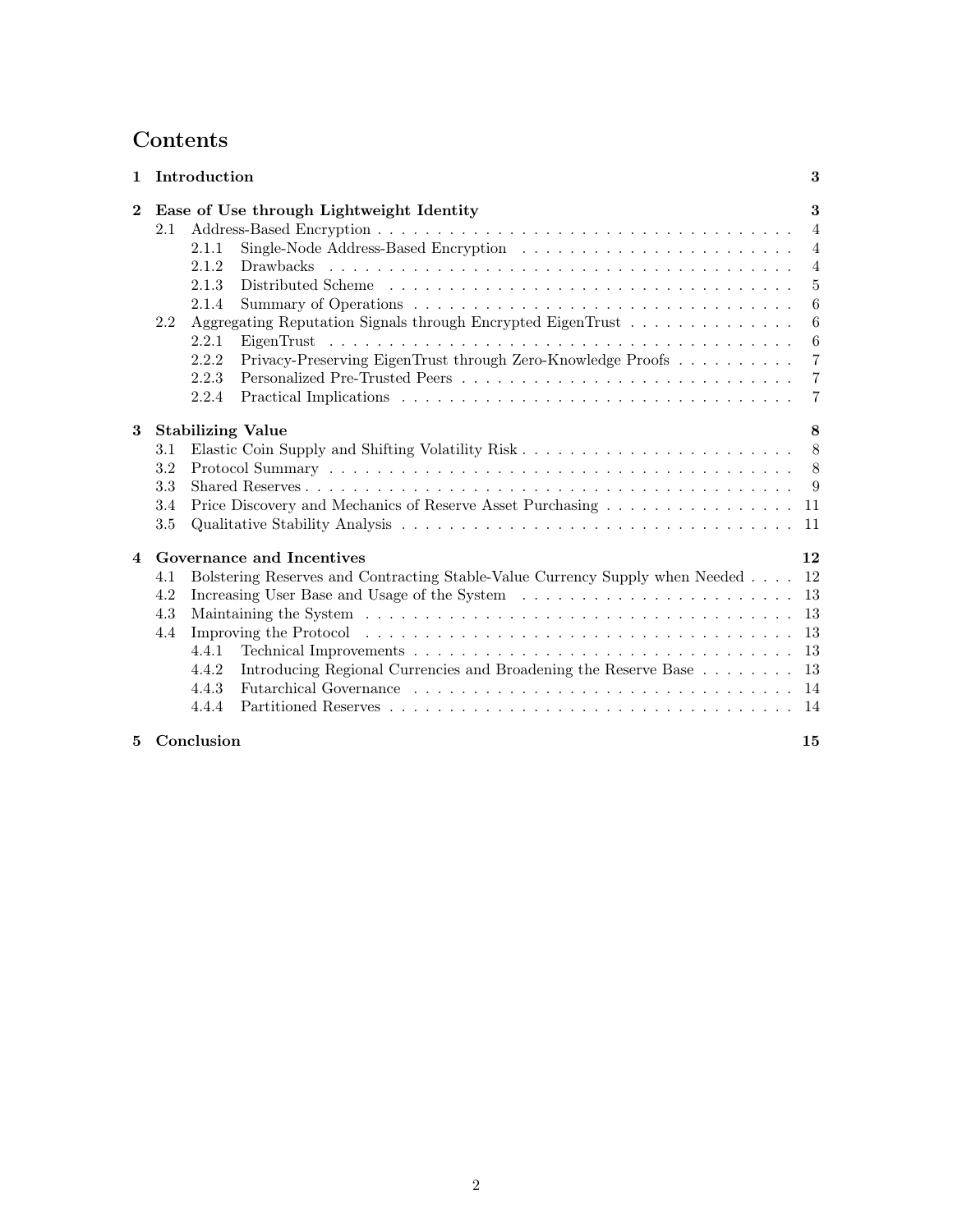### <span id="page-2-0"></span>1 Introduction

Cryptocurrencies have several advantages to fiat currencies as a means of payment. They enable transfer of value that is much faster than a bank wire, at lower cost (especially for international payments), in a publicly auditable and secure manner, using a technology that is globally accessible so long as you have a smartphone. Further, cryptocurrencies can be programmed; allowing financial contracts, escrow, and insurance, all without intermediaries.

However, at the moment, there are several barriers to the mainstream adoption of cryptocurrencies as a means of payment. First, due to deterministic supply rules and unpredictable coin demand, successful coins<sup>[1](#page-2-2)</sup> experience deflationary price instability. As a result, users rationally prefer to use them as a store of value rather than a medium of exchange. Second, even when people do wish to use price-volatile cryptocurrencies as a means of payment, they need to generate a private/public key pair to receive a payment, and enter in somebody's public key in order to send a payment. While these may seem small obstacles, experience has shown that small differences in user experience lead to large differences in usage outcomes.

For a cryptographic social payments system to prosper, sending a payment should be as easy as sending a text message and the value of the currency should be stable. We describe Celo, a protocol that addresses each of these issues. To address ease of sending payments, Celo introduces a cryptographic scheme that we call address-based encryption, in which participants verify a series of cell-phone number-to-public-key mappings, allowing users to then use their friends' cell phone numbers as public keys.

To address stability of value, Celo introduces a token whose value is stabilized using a monetary policy with elastic supply rules, backed by a variable-value reserve. Further, it introduces a governance structure that allows the protocol to create a family of local, regional, and utility stable-value currencies, where the introduction of new successful stable-value coins to the family strengthens the stability characteristics of the existing coins.

Finally, Celo introduces a mobile block reward mechanism in which all users involved in transactions are also able to participate in verifications, creating a broad participant base and making block rewards more accessible to day-to-day users.

Together, these underpin a compelling social payments protocol.

## <span id="page-2-1"></span>2 Ease of Use through Lightweight Identity

An important obstacle for the mainstream adoption of cryptocurrencies as a means of payment is the lack of intuitive, decentralized public key infrastructures. As a result, in order to send a payment in today's decentralized systems, users must know the public key of the intended recipient (unless they are operating through a centralized gateway). And in order to receive a payment, a user must first set up a private/public keypair and broadcast it. It would be far easier to send a payment directly to an email address or phone number, and to be able to receive a payment without having to first set up a wallet.

Identity-based encryption [\[18\]](#page-14-1) holds promise towards this end. In this scheme, when Alice wants to send an encrypted message to Bob at bob@company.com, she can simply use the public key string bob@company.com, without needing to obtain Bob's public key certificate. While a cryptocurrency system based on identity-based encryption would lead to a much more seamless user experience, both the original proposal and subsequent implementations [\[4,](#page-14-2) [6\]](#page-14-3) are hindered by the fact that they require a trusted third-party, called a private-key generator, to generate private keys. As a result, these schemes are less useful in open, permissionless systems.

<span id="page-2-2"></span><sup>1</sup>Academics, regulators, entrepreneurs and others use "coin" and "token" interchangeably to describe assets that function as a digital representation of value native to a distributed ledger. In this paper, we refer to 'digital assets,' 'coins,' 'cryptocurrencies' and 'tokens' with general interchangeability.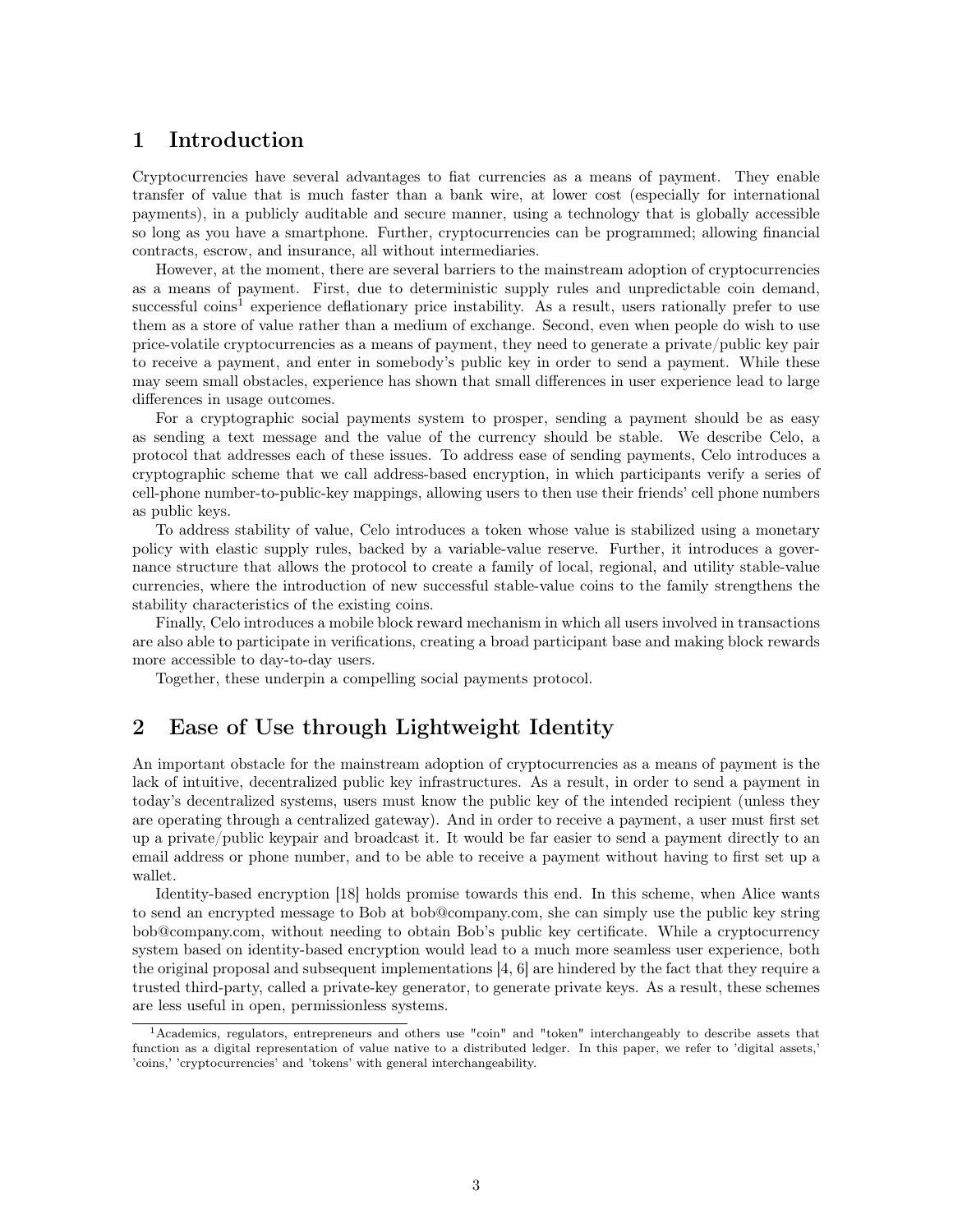#### <span id="page-3-0"></span>2.1 Address-Based Encryption

We propose a variant on identity-based encryption, called address-based encryption. Rather than directly using an e-mail address or phone number as a public key, and then relying on a trusted privatekey generator to generate a corresponding private key, we have users generate their own private/public key pair in the traditional manner. The user then registers their public key in a public, append-only database that stores [address -> public key] tuples. This database is functionally decentralized, so that no central owner is responsible for storing, managing, or maintaining the database, but logically centralized, so that everybody can at any time see all the entries in the database. Crucially, the [address -> public key] tuples are verified by a peer-to-peer network. To perform verification, validators in the network send a signed and secure message to the registrant, who then signs the message with her private key and returns it to the validator. The validators then append the message, the signed message, and their own signature to the entry.

This protocol works not just with email addresses, but with any channel to which a secure message can be sent, for example, a cell phone number, an IP address, or even a bank routing and account number. Further, arbitrary strings may be appended to the address in the database key, allowing multiple public keys to be stored for each address, each for a different application. As a consequence, the encryption scheme supports a large number of cryptographic applications, from two-factor authentication to decentralized social networks, without relying on trusted third-parties.

For the social payments use case, it allows for two important features. First, a user can send Celo currencies to a friend by using her phone number as the public key, allowing easy payments to contacts. Second, a user can send Celo currency to a friend even if the friend has not yet downloaded a Celo wallet.

#### <span id="page-3-1"></span>2.1.1 Single-Node Address-Based Encryption

For the purposes of explanation, we begin by describing a simplified version of the address-based encryption scheme in which a single node, called a validator node, maintains the state of the system.

The key role of the validator node is to maintain a public, append-only database of verified [address -> public key] mappings. In the single node case, the validator node is similar to a traditional key server except that it not only stores the [address -> public key] mappings, but also verifies them, as follows:

When a user wishes to register a public key with the scheme, they generate a private/public key pair, and then submit their [address -> public key] mapping to the validator node. (In our use case, the address is the cell phone number of the user, but in the general case it could be any address to which a secret message can be sent.) The validator node sends a secret message to the address in the entry, and waits for the user to sign that message and send it back in response. When the node receives the signed response, it verifies the signature by decrypting it with the public key in the corresponding entry. If the decrypted message matches the secret message, the validator node writes the following entry to the database [address, user public key, secret message, user signed secret message, validator signature].

#### <span id="page-3-2"></span>2.1.2 Drawbacks

This simplified version has the following drawbacks:

Address harvesting. A publicly viewable database with unencrypted phone numbers allows spammers to harvest the cell phone numbers of all of the users. As a solution to this, we can store a one-way hash of the address rather than the address itself. This allows address lookups without enabling harvesting. To increase the entropy of the underlying string (to make reversing the hash more difficult) we may append a pepper to the string to be hashed<sup>[2](#page-3-3)</sup>.

<span id="page-3-3"></span> ${}^{2}$ Even with an appended pepper, the following scenario is possible: a spammer one-way hashes every possible 10 digit number along with every possible pepper, and then checks to see which hashed values are in the database. However, harvesting at high cost is possible even today, by taking every possible 10 digit number, sending an SMS to each, and seeing if it goes through. Therefore, our goal would be to make the effective cost of decryption more expensive than the cost of sending a bulk SMS.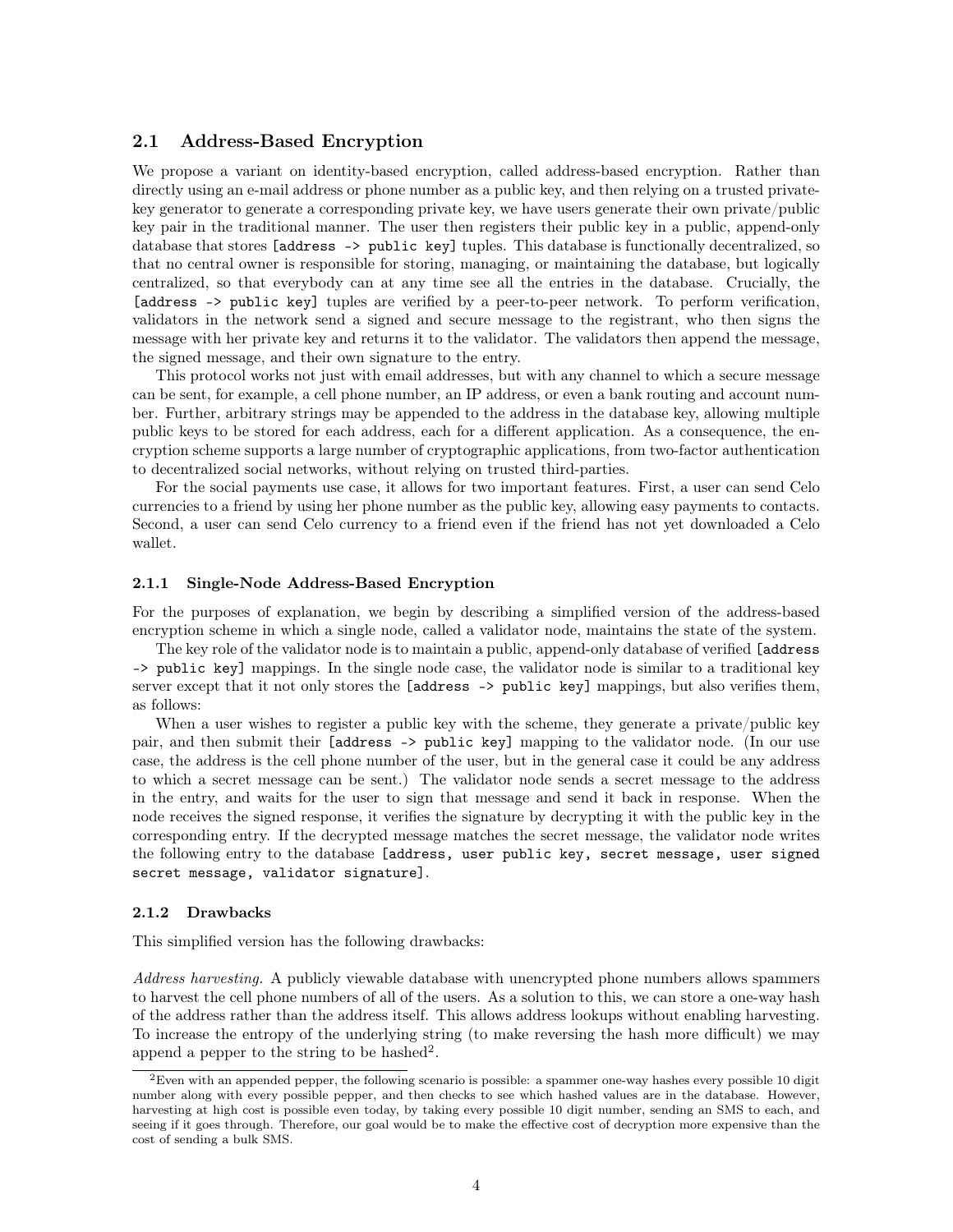Single key per address. In practice, people may want to store multiple public keys associated with their address. The simplified protocol gives no mechanism to do so. As a solution to this, we can allow the key to be the hash of an address concatenated with an optional arbitrary string. This allows, for example, Bob to store an application key at hash("4155551212 || application\_name"), or an ephemeral application key at hash("4155551212 || application\_name || 20171117").

Node failure. Any model that relies on a single node to maintain state is susceptible to that node failing. We can address this by having multiple nodes participate in maintaining the state. (In doing so, we must also ensure that only a small number of nodes send a secret message to a user issuing a verification request, to avoid overloading the user.) In this model, the secret message must also be verifiable by other validators, even if they did not construct it. This is achieved by signing the message with the private key of the validator sending it. To avoid repeat-attacks, each message from the same validator must be unique.

Malicious Validator. A malicious validator node may choose to bypass the message/response step, and instead, write an entry to the ledger in which they choose somebody else's address, generate their own key pair for that address, and then sign the secret message with the private key that they generated. Doing so allows the validator to spoof an address, claiming payments intended for somebody else. We can address this by requiring consensus between multiple validators who have no mechanism to collude.

Transaction Transparency. If we are using hashed phone numbers as public keys, then a traditional bitcoin-style blockchain will allow a user to see the transactions of the contacts in their address book. We can address this by implementing the computationally efficient version of  $z$ k-snarks as described in [\[12\]](#page-14-4).

DDoS. Finally, a malicious user may submit thousands of bogus requests to the validator, both tying up the validator and effectively using the validator as a spam agent. We can mitigate this by introducing a cost to verification.

#### <span id="page-4-0"></span>2.1.3 Distributed Scheme

We introduce here a distributed scheme that introduces each of the features suggested above. In this scheme, rather than the single validator node we describe in Section [2.1.1,](#page-3-1) a peer-to-peer network of multiple validator nodes maintains the database. The network is open and permissionless; anybody may join as a validator, and validators may leave and rejoin the network at will. Each validator maintains a full copy of a verification pending queue and a verified user database. Messages, including verification requests and verifications, are broadcast on a best-effort basis. Because each verification request includes just the hash of the address and not the actual address itself, users wait for their verification request to be added to the latest block, and then send their actual address directly to the validator that processed that block. The validator can easily verify the authenticity of such addresses by computing the hash and comparing it to the original broadcasted verification request.

A verification workflow would then look like this. First, a user will issue a verification request by broadcasting the request to the network, along with a verification fee. Validators compete through a proof-of-stake-based leader election protocol for the right to write a block. For each block, the block creator must perform all verifications for that block (by waiting for the addresses and then sending a secret message to the requesters), and also verify the validity of the signed responses (verifications) for each of the verification requests from the previous block. The user broadcasts three consecutive verification requests to the network, and after three successful verifications, the last validator may write that the user is verified into the latest block.

Requiring consensus verification amongst three different validators addresses the node failure and malicious validator scenarios above. The verification fee addresses the DDoS issue. And the verification requests are issued as a hash of the (phone number | application string), so as to avoid address harvesting, and to allow for multiple keys per address.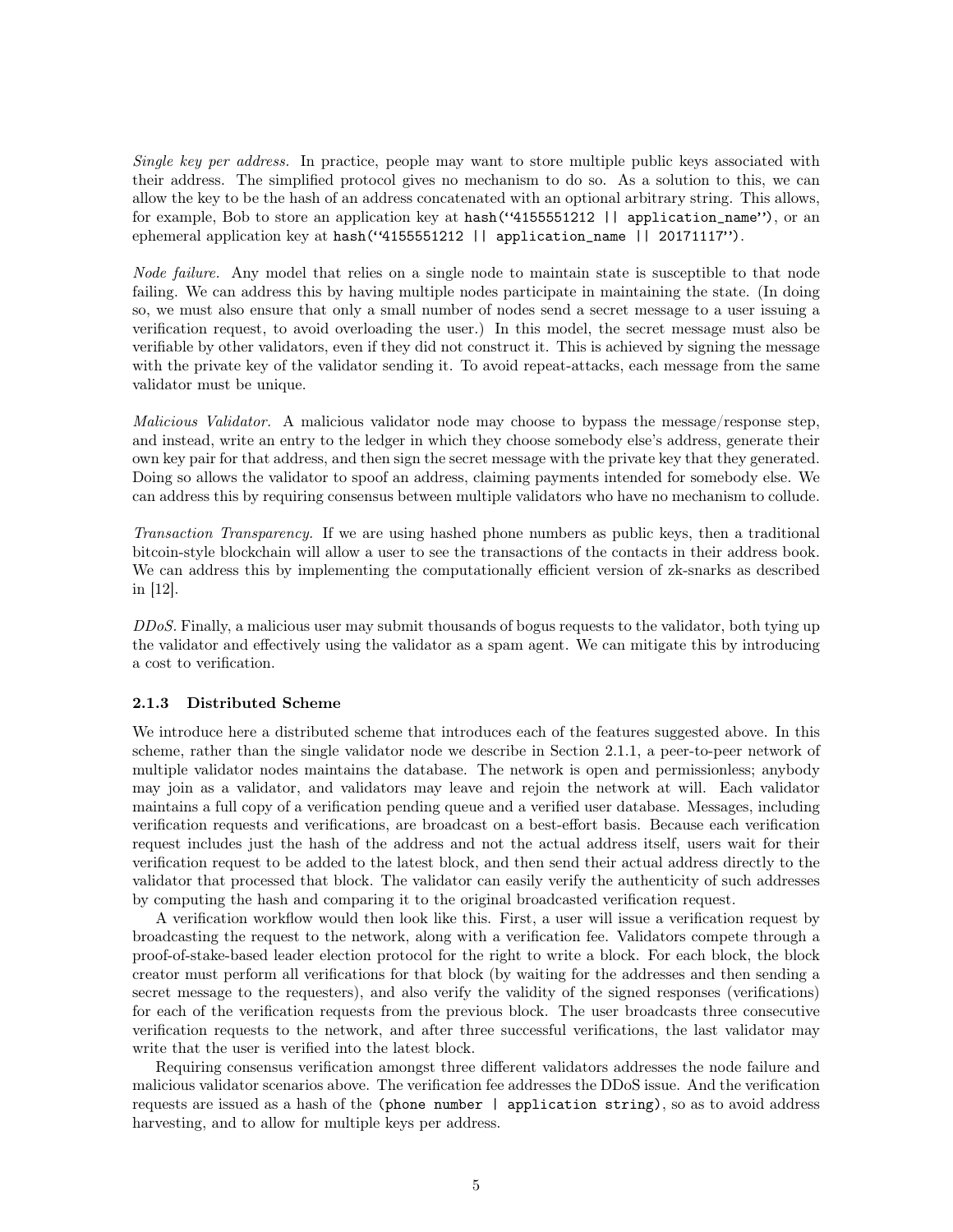#### <span id="page-5-0"></span>2.1.4 Summary of Operations

An alternative way of framing the protocol is in describing the roles and operations allowed to each node in the system.

Any user may:

• request verification of a public key associated with her address, by broadcasting her [hash(address | optional appended string) -> public key] tuple to the verification pending queue

A verified user may:

- add a new public key by creating a [hash(address | optional appended string) -> public key] mapping
- revoke any public key associated with their address
- change any public key associated with their address

#### A validator may:

• compete with other validators for the right to write a block and send a secret message to the addresses on the verification pending queue, and validate the signed responses of the previous block's verifications.

Anybody may:

• look up the public key for a given address hash (or address hash || string concatenation) in the verified user database.

#### <span id="page-5-1"></span>2.2 Aggregating Reputation Signals through Encrypted EigenTrust

Once there exists a decentralized mapping of phone numbers to public keys, it brings about interesting potentialities for trust computations in the payment network. For example, it can be used to bootstrap a reputation system that helps users determine the trustworthiness of any new users they may transact with.

A person's cell phone contact list is a rough first-order proxy for a list of people that in whom she has a certain level of trust. One can imagine refining this trust proxy through explicit signals (for example, a user may rate people in her contact list in an application-specific manner, or attest to whether a contact in their address book is a person or not), and implicit signals (for example, if a user makes a payment to somebody in her contact list). These signals can be maintained locally, on the user's cell phone, without sharing them with anybody else.

Such address-book based trust signals define a trust network that is both logically decentralized and functionally decentralized. No single entity stores or has visibility into the entire trust network; each user simply knows the people whom they trust, and the level to which they trust them. We describe below how to compute sybil-resistant, privacy-preserving aggregate reputation scores given this decentralized trust network.

#### <span id="page-5-2"></span>2.2.1 EigenTrust

EigenTrust [\[14\]](#page-14-5) is a decentralized algorithm for computing global reputation scores, given pairwise local trust scores. The key intuition behind EigenTrust is that a person's reputation score can be defined as the number of people who trust that person, weighted by their reputation scores. This recursive computation converges for all nodes to the principal eigenvector  $\vec{t}$  of the trust matrix T, where  $T_{ij}$  is number between 0 and 1, and whose magnitude is proportional to the relative level that node i trusts node  $j<sup>3</sup>$  $j<sup>3</sup>$  $j<sup>3</sup>$ .

<span id="page-5-3"></span><sup>3</sup>An alternative way to frame the problem is to compute the stationary distribution of the ergodic Markov chain described by the trust network.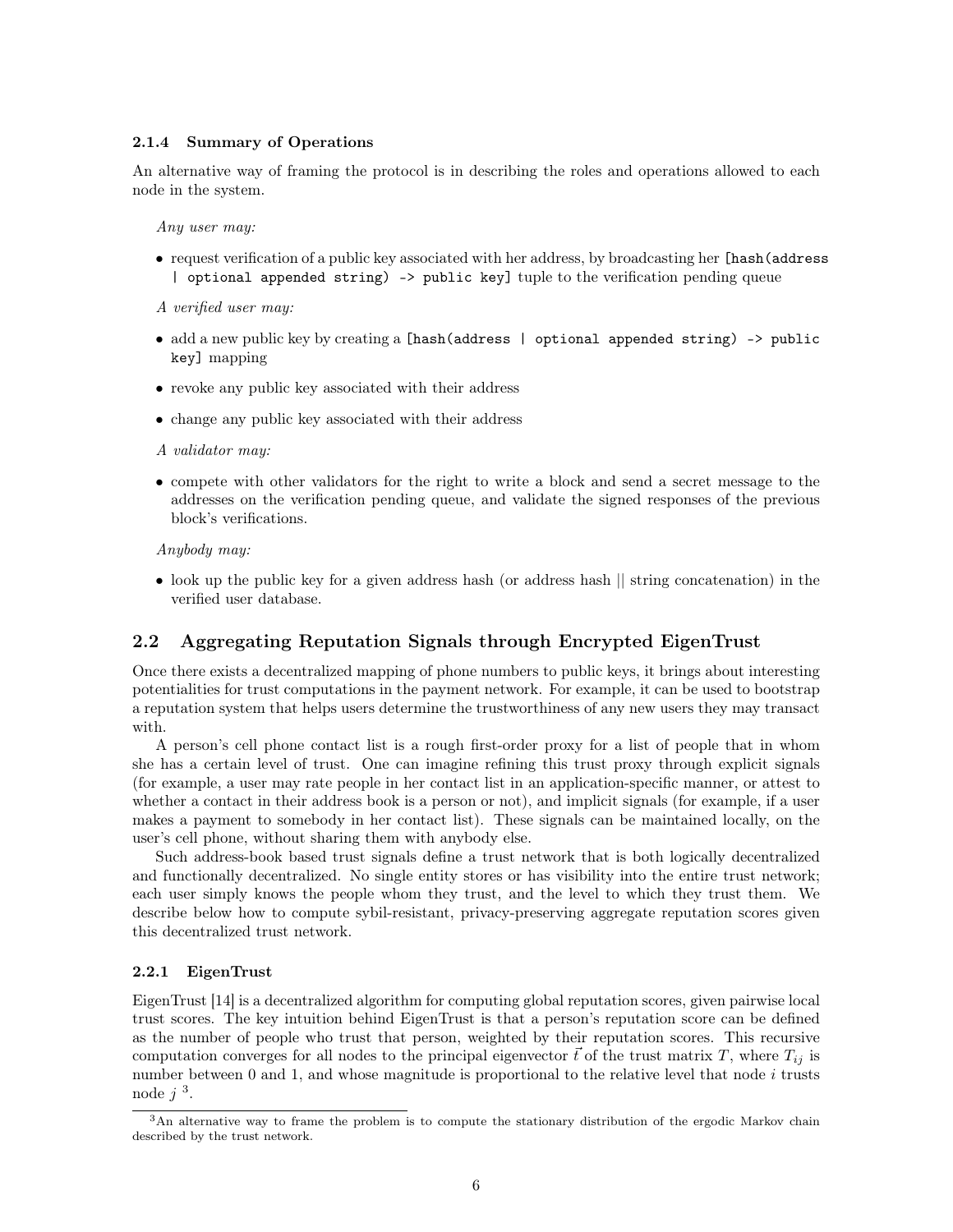In EigenTrust, the principal eigenvector of T is computed using a distributed variant of the Power Method [\[20\]](#page-15-0). In the context of a social payments network, it would proceed as follows: The trust network  $T_{ij}$  would be some variant of the payment network, where  $T_{ij}$  would be nonzero if node i has paid node  $j$ , and node  $j$  is in the address book of node  $i$ . Each node stores their own current  $t_i$ , and has access to the values of  $T_{ij}$  in row i and column j (the people with whom the node has interacted). The principle eigenvector  $\vec{t}$  would then be computed in an iterative fashion as follows. At each iteration, each node send across their  $t_i \cdot T_{ij}$  scores to each node j that they've paid in the past. The nodes  $j$  wait to receive all of the scores from the nodes that have paid them in the past, and then compute their own  $t_j$ , and then pass their  $t_j \cdot T_{jk}$  along to the nodes k that they have paid.

#### <span id="page-6-0"></span>2.2.2 Privacy-Preserving EigenTrust through Zero-Knowledge Proofs

There are two differences between the algorithm we propose and the original EigenTrust algorithm.

First, the simplified description above allows nodes to lie about their own  $t_i$ . The original Eigen-Trust algorithm addresses this by relying on score managers to steward the computation of  $t_i$  for each node. In the original scheme, each node has three score managers, assigned at random through a distributed hash table, who store the  $T_{ij}$  values for each node and compute and store  $t_i$  for each node. While this addresses the dishonest node attack, it is not ideal in the social payments scenario, as it requires sharing transaction information with other peers in the network. We address this by having each peer perform the computation themselves, as per the simplified version, but also prove, to a high probability, to all adjacent nodes that they have performed the computation correctly. One can do so by constructing a zero-knowledge proof using a variety of cryptographic means, including [\[10,](#page-14-6) [3,](#page-14-7) [5\]](#page-14-8).

#### <span id="page-6-1"></span>2.2.3 Personalized Pre-Trusted Peers

Second, in order to break malicious cliques, and to ensure convergence of the power method and uniqueness of the principal eigenvector, EigenTrust introduces the notion of pre-trusted peers, a group of peers that are active and assumed to be universally trusted. This ensures that the graph is acyclic and strongly connected (and that the matrix is irreducible and that the problem is well-conditioned). However, it requires the system to define a set of universally trusted peers, and concentrates outsized power to confer reputation in those pre-trusted peers.

We can address this through personalization. Rather than computing a single global reputation vector, the system can compute a personalized global reputation vector for each peer, that gives the reputation score of each peer j in the network from the point of view of a single peer i. To compute personalized EigenTrust for peer  $i$ , one can simply perform a traditional EigenTrust computation, but use the contact list of peer i as the set of pre-trusted peers.

This is far more computationally expensive than a single EigenTrust computation; however, we apply many of the computation-saving techniques that enabled personalized PageRank [\[13\]](#page-14-9) to a personalized EigenTrust computation.

#### <span id="page-6-2"></span>2.2.4 Practical Implications

For the social payments case, in which people text money to friends, the address-based encryption scheme suffices as a lightweight identity proxy, allowing people to send money directly to people's cell phone numbers, even if they have not signed up for a wallet.

As people are interested in using the protocol to pay people outside of their direct circle of contacts, it is useful for a user to be able to aggregate the trust signals of those in their network to make purchase, payment, and credit decisions, and to mitigate bad actors.

Further, a reputation scheme as we described enables a more robust identity scheme. Most identity schemes are based on attestations from others, and it would be useful to be able to weight those attestations by the reputation score of the attestor.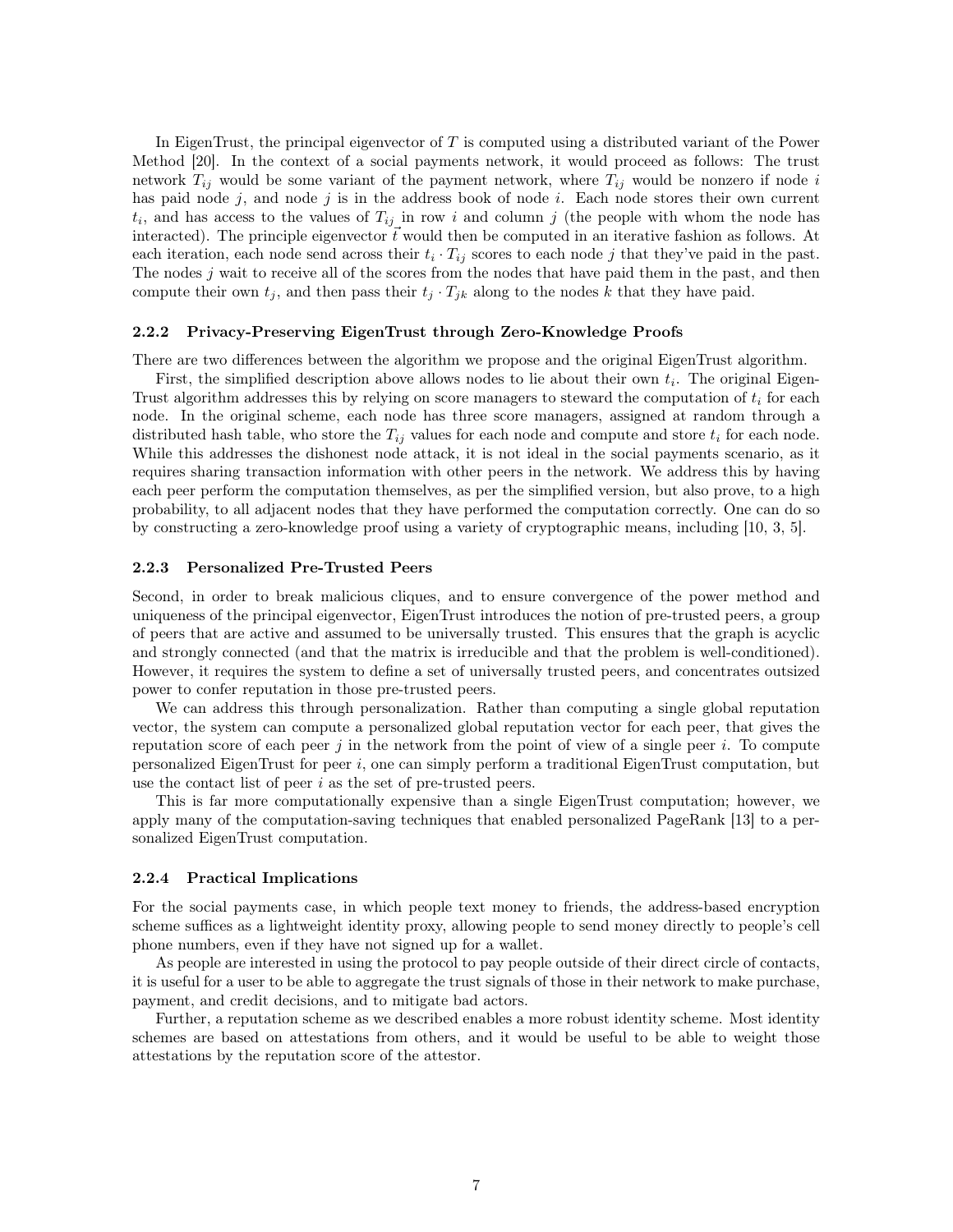## <span id="page-7-0"></span>3 Stabilizing Value

Perhaps the biggest hurdle to the use of cryptocurrencies as a means of payment is their volatility. Consumers are unlikely to want to buy a volatile cryptocurrency to spend it, since the purchasing power of their accounts would fluctuate widely with market demand for the currency. Merchants who accept cryptocurrencies are likely to convert to fiat upon payment, because their business model does not involve speculating on cryptocurrencies. And the most successful cryptocurrencies today are not just volatile but deflationary – their success leads to their price rising; as a result, prices denominated in the currency fall. Rational behavior would be to use such currencies as a store of value rather than a medium of exchange, and in practice that is what has happened.

Stable-value cryptocurrencies would bring a number of benefits to the cryptocurrency ecosystem. For one, stable prices remove a considerable barrier for using cryptocurrencies as a medium-of-exchange; salaries, prices of goods, fixed obligations, can all be set in a stable value cryptocurrency without requiring either party to speculate on the future value of the currency. Further, financial contracts are more easily built with a stable value coin, because the issuer can separate the function of the contract from the price risk of the currency in which it's denominated.

While a single stable-value currency would be helpful, a thriving cryptoeconomy is best-served by a family of stable-value currencies, much as it is well-served by the family of variable-value cryptoassets that we have today. Certainly a cryptocurrency pegged to the US Dollar has several uses, from social payments in the US, to user-initiated dollarization in hyper-inflationary markets, to the efficient settlement of high-frequency crypto-asset trades. At the same time, a cryptocurrency pegged to the Euro would also be useful for many purposes, as would a cryptocurrency pegged to the price of a basket of goods in Greece, as would a cryptocurrency pegged to the price of a barrel of oil, or housing in San Francisco. Stable-value local, regional, and utility currencies allow people to hedge price risk in their lives by denominating a portion of their personal economy in currencies that are stable vis-a-vis the price of the goods they regularly use.

#### <span id="page-7-1"></span>3.1 Elastic Coin Supply and Shifting Volatility Risk

Several protocols have been proposed for a stabilized value cryptocurrency (for example [\[17,](#page-14-10) [2,](#page-14-11) [1,](#page-14-12) [19\]](#page-15-1)). While a full review of these proposals is outside of the scope of this paper, they generally share two properties. First, rather than a deterministic coin supply rule (in which the coin supply and growth rate are determined in advance, independent of exogenous information), they each introduce an elastic coin supply rule, that stabilizes the value of the coin by adjusting the supply of the coin to match the demand. Second, they each introduce a multi-asset ecology, in which one coin is intended to be stable, while one or more complementary crypto-assets bear the risk of a decrease in stablecoin demand (and receives a reward in the case of an increase in stablecoin demand). In essence, they each shift volatility risk from the coin holders to the complementary asset holders.

Our protocol utilizes the same two key intuitions, with five novel features: (a) it introduces a multi-asset tiered reserve that supports several local and regional stable value currencies, (b) it sets expansion and contraction parameters that are tuned to the reserve ratio defined by the tiered reserve, (c) it introduces a decentralized exchange in which the different local and regional currencies and the reserve currency can be traded amongst one another without a central party, and that the protocol can use to perform expansions and contractions, (d) it releases block rewards and other incentives in the reserve currency, and (e) it has a governance mechanism in which long-term stakeholders in the reserve currency are responsible for governing the assets held in reserve and the new local currencies that are introduced.

#### <span id="page-7-2"></span>3.2 Protocol Summary

At a high level, the protocol proceeds as follows:

1. The protocol establishes a fixed supply of reserve tokens, called Celo Gold, a portion of which is distributed over time. From the initial token distribution, 50% is allocated towards a reserve: the protocol places half of that Celo Gold directly in reserve, and sells the remaining 50% for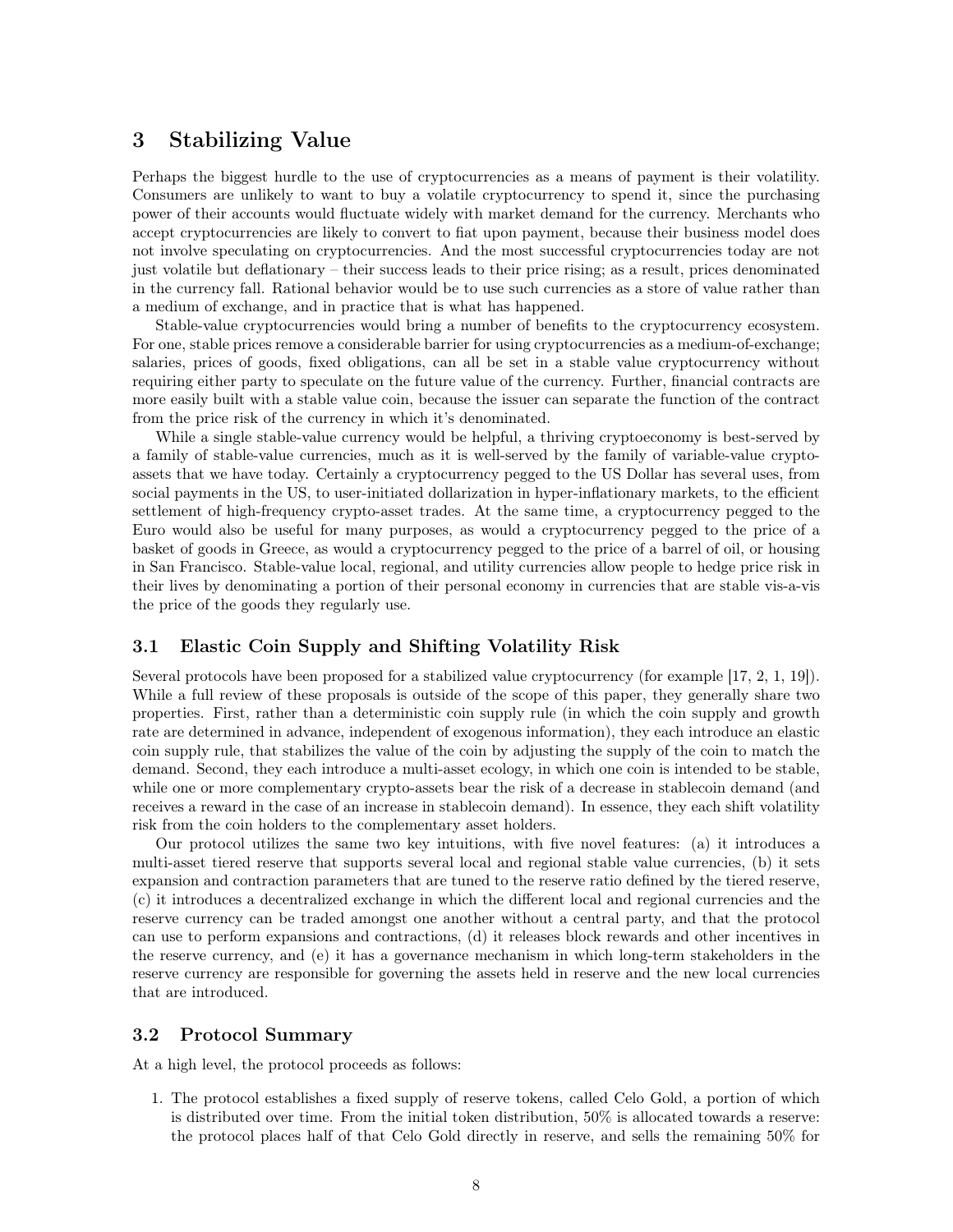diversified basket of crypto assets such as Bitcoin and Ether, which also get deposited in the reserve.

2. The protocol also establishes a means-of-payment currency, called the Celo Dollar, that is intended to be pegged roughly to the US Dollar, that adheres to the following elastic coin supply rule:

When coin supply needs to expand (when the price of Celo Dollar is above the peg), the protocol creates new coins, as in [\[17,](#page-14-10) [1,](#page-14-12) [2\]](#page-14-11). But rather than distributing them to token holders, it uses them to purchase a basket of cryptocurrencies<sup>[4](#page-8-1)</sup> at market rates through a smart contract. These purchases get added to the reserves. This is analogous to a central bank expanding the money supply by buying financial assets on the open market and depositing them in the reserves.

When the coin supply needs to contract, the protocol uses reserve assets to buy Celo Dollars on the open market. This is analogous to a central bank selling financial assets on the open market in order to contract the money supply.

3. Optionally, to further give contraction elasticity, one could imagine introducing a bond-like mechanism, as per [\[1\]](#page-14-12), in which third-parties can use Celo Dollars to purchase future claims to the reserve at a discount. This allows the protocol to contract the Celo Dollar supply without relying on the reserve in the near-term. From the perspective of the buyer, it would be rational to purchase these claims so long as the purchaser believes that the aggregate value of the reserve will increase over the term of the claim<sup>[5](#page-8-2)</sup>.

We refer to the version of the protocol that includes this mechanism as the elasticity-enhanced version of the protocol, because it can allow for larger short-term contractions in demand. For simplicity, in this paper we will refer to the discounted reserve claims in the elasticity-enhanced protocol as bonds (and the holders of these digital assets as bondholders), even though in practice these assets will look quite different than bonds. We plan to launch the protocol without this elasticity enhancement, but we mention it here because it would be a natural extension of the protocol.

- 4. The protocol has a variable rate transfer fee on Celo Gold, to encourage long-term holding of the reserve currency. The proceeds from the fee goes to bolster the reserves, and the rate is based on the reserve ratio – the lower the reserve ratio, the higher the transfer fee.
- 5. The protocol uses a proof-of-bonded-stake model for governance. The weight of a node in governance decisions is dependent on the amount of Celo Gold they own and the length of time remaining in the bonding of that Celo Gold. This further encourages the long-term holding of the reserve currency, and aligns the interests of those making governance decisions around long-term stability of Celo Dollars.
- 6. Every time a block reward is distributed, an equivalent portion of Celo Gold is released. If the reserve ratio is substantially higher than the target reserve ratio, then the released amount is largely allocated for incentives (e.g. to developers and users). If the reserve ratio is substantially lower than the target reserve ratio, the released amount goes mostly to towards bolstering the reserves.

#### <span id="page-8-0"></span>3.3 Shared Reserves

While a single stable coin would be useful for several purposes (for example in cryptoasset trading and internet commerce), a more robust ecosystem would involve a family of local, regional, and utility stable value coins. The benefits of such a monetary ecology has been discussed broadly, for example in [\[9,](#page-14-13) [16,](#page-14-14) [15\]](#page-14-15), but here we focus on one: a stable currency is only meaningful if it is stable vis-a-vis the price of goods and services that are purchased using that currency. Using a global currency for local

<span id="page-8-1"></span><sup>&</sup>lt;sup>4</sup>Initially, Celo Gold, and longer-term through a basket of cryptoassets via cross-chain decentralized exchanges once available

<span id="page-8-2"></span><sup>5</sup>either through an increase in demand for Celo Dollars, or an increase in the value of the reserve assets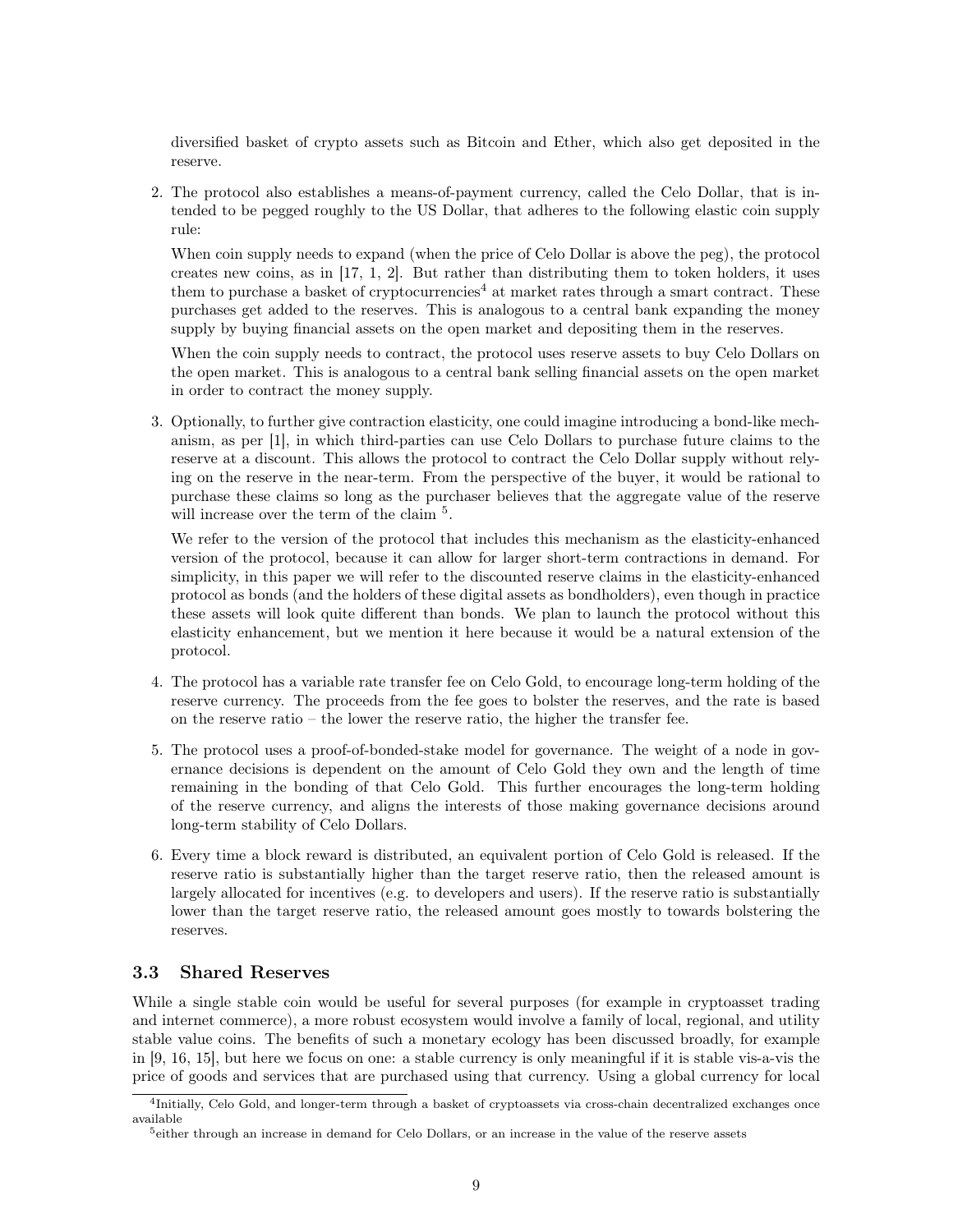transactions would introduce price volatility in regions where regional consumer price dynamics vary from the global consumer price dynamics  $6$ .

From a protocol perspective, we are interested in two mechanisms here: (a) a governance scheme that determines how the protocol makes decisions on introducing new regional stable coins, and (b) a structure in which the introduction of a new successful stable coin increases the stability characteristics of the coins in the family.

As a starting point, we can imagine a protocol where each new stable coin is independent – there is a blockchain and reserve for each new currency introduced. In this scheme, the governance question is straightforward – teams will independently choose to introduce new stable value coins outside of the protocol, and people can choose independently to purchase the new coins and their complementary reserve assets. Governance on this issue is determined outside of the protocol, by the market.

However, this simplicity comes at a cost: the introduction of a new successful stable coin has no stabilizing effect on existing stable currencies, and on the margins it has a small destabilizing effect<sup>[7](#page-9-1)</sup>.

To address this issue, we introduce the idea of shared reserves. When the protocol introduces a new stable value coin – for example, a stablecoin pegged to the Euro – the reserves for that coin are the same reserves for Celo Dollars. When the supply of Celo Euros needs to expand, it expands using the same mechanism as with Celo Dollars – the protocol creates new Celo Euros, and uses those to purchase a basket of crypto assets for its reserves. When the supply of Celo Euros needs to contract, the protocol uses the same mechanism as before: it sells reserve assets in exchange for Celo Euros and retires the Celo Euros.

The protocol can make this process more efficient in the following manner: before selling the reserves, it first looks to see if the supply of Celo Dollars needs to expand. If so, it creates Celo Dollars, exchanges them directly for Celo Euros at the prevailing exchange rate, and retires the Celo Euros. This is functionally equivalent to selling reserves in exchange for Celo Euros, retiring the Celo Euros, and then buying reserves in exchange for Celo Dollars; it just disintermediates the reserves. It only uses the reserves directly if the need for contraction of the Celo Euros is greater than the need for expansion of all the other stablecoins supported by the protocol.

There are several benefits to a shared reserve model. Celo Gold holders are rewarded not just when the long-term demand of the dollar-pegged stable coin expands – they are rewarded when the long-term aggregate demand of all stable coins supported by the protocol expands<sup>[8](#page-9-2)</sup>, including coins that are not yet supported by the protocol. Therefore, the introduction of a Euro coin can benefit Celo Gold holders even if it decreases demand for a dollar-pegged stable coin, so long as the aggregate demand for dollar-pegged and Euro-pegged coins is higher than that of dollar-pegged coins alone. This will lead to a natural introduction of regional stable-value currencies where they are useful (where their introduction will increase aggregate demand for a stable coin).

Further, it allows a natural means for seamlessly introducing innovations. For example, if a CPIpegged currency is deemed useful at a certain point, the protocol may introduce a CPI-pegged coin even if it competes directly with a fiat-pegged coin. If people find the CPI-pegged coin to be more useful than the fiat-pegged coin, the demand for the CPI-pegged coin will expand as the demand for the fiat-pegged coin contracts.

A shared reserve system must come together with a thoughtful method of governing decisions on what new stable coins to introduce, and when to introduce them. If a new stablecoin is introduced that has negative utility to the ecosystem, it can have a marginal negative impact on the stability of the other currencies if the demand for that currency is high enough and volatile enough (for example, a celebrity vanity stablecoin early on), or if the coin decreases aggregate demand for other coins supported by the protocol (for example, the introduction of several duplicative regional currencies in the same region with no differentiating features, causing confusion). For this reason, it is useful to have a governance model that introduces a new stablecoin only if there is a widespread expectation

<span id="page-9-1"></span><span id="page-9-0"></span> ${}^{6}$ For example, with Greece and the Euro, or with dollarization in Uruguay

<sup>7</sup> If the demand for the new stable coin is high enough, it could potentially cause a contraction in demand for existing stable coins, reducing the value associated with the complementary assets of those existing coins, and increasing uncertainty around long-term demand of the existing coins.

<span id="page-9-2"></span><sup>8</sup>The actual reward is slightly more nuanced than that, they are rewarded when the stable coin demand expands and the value of the underlying reserves appreciates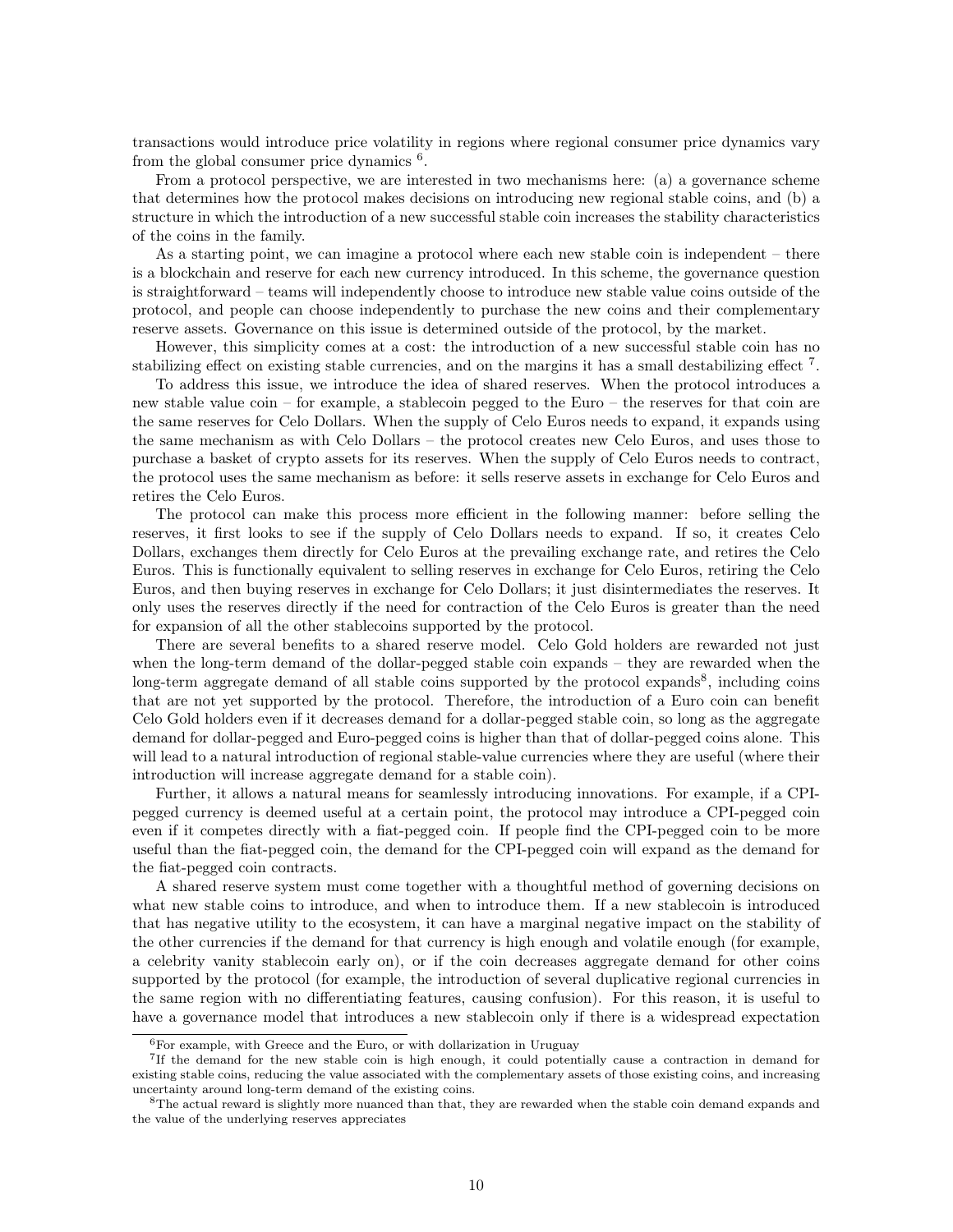that its introduction would increase the aggregate demand for the family of coins over the long run. We describe this governance model in Section [4.4.2.](#page-12-4)

It is useful to note that the shared reserve system does not require all new currencies to use the shared reserve. In fact, for local or functional currencies, there are several reasons why it would be useful to not engage in the shared-reserve model; we discuss these in Section [4.4.4.](#page-13-1) To support these currencies, we also allow for new tokens to be created with their own reserve; we call this partitioned reserves. At a high level, the mechanism works in the same manner as the single stable-value coin case, except that a third party can create the token and initiate the reserve for that token. For the partitioned-reserve case, each reserve allocations are initialized at 25% Celo Gold, 25% a local reserve currency, and the remainder the same allocations as the shared reserve.

#### <span id="page-10-0"></span>3.4 Price Discovery and Mechanics of Reserve Asset Purchasing

The Celo protocol is implemented as a fork of Ethereum. Celo Gold is the utility token for computation on the Celo network, just as Ether is the utility token for the Ethereum network. Celo stable tokens are implemented as the equivalent of ERC20 tokens. One difference between Celo and Ethereum is that while Ether itself is not compliant with the ERC20 token standard, Celo Gold is. This allows a decentralized exchange, through smart contracts, between Celo stable value tokens as well as Celo Gold, much like 0x [\[21\]](#page-15-2). This allows the automatic purchasing of reserves and distribution of coins without cross-chain decentralized exchanges.

To determine the price of Celo stable currencies, the protocol will use a Schelling-point scheme amongst bonded stakeholders, with the weight of the a stakeholder's vote dependent on the amount of Celo Gold at stake and the time remaining in the bond.

Bonded stakeholders are strongly incentivized to be truthful in reporting the price of Celo stable currencies. In the near term, if they report that the price of a Celo stable currency is above the peg (when in reality it's not), they will see the value of their Celo Gold increase, since the protocol would purchase more Celo Gold, leading the price of Celo Gold to go up. However, doing so would lead the price of the Celo stable currency to go down below the peg. Long-term depegging would cause people to lose confidence in Celo, likely causing the price of Celo Gold to drop in the long term. It is therefore in the interest of the bonded stakeholders to be truthful in price reporting, optimizing for the long-term price of Celo Gold rather than the short-term price of Celo Gold.

#### <span id="page-10-1"></span>3.5 Qualitative Stability Analysis

Intuitively, most decentrlaized multi-asset stablecoin proposals shift volatility risk from the stable coin to the other assets in the ecosystem. The primary risk to the stability of these coins is if the volatility becomes large enough that the other assets in the ecosystem default and are unable to insulate the stable coin.

In the elasticity-enhanced version of the Celo protocol<sup>[9](#page-10-2)</sup>, the following three things would need to occur at the same time for that to happen. First, there would need to be a widespread perception that there will be a long-term contraction in aggregate demand of the currencies supported by the protocol, causing the bond markets to freeze up. Second, the reserve ratio would need to be low enough so that the reserves cannot contract the currencies in circulation. And finally, there would need to be a large-scale run on the currencies. We address these one by one:

Potential for a Prolonged Contraction in Demand. If there is a large contraction in demand, and too few people who believe in the long-term growth in demand to buy bonds, the protocol would then rely on the reserves to handle the remaining contraction. If the reserve ratio remains above 1, the protocol can handle any contraction in demand, including a contraction to zero demand for all currencies supported by the protocol. Even at times where there are fractional reserve ratios, the protocol is able to handle large and prolonged contractions.

<span id="page-10-2"></span> $9$ The analysis for the base case is a simplified version of this. And a more detailed, quantitative analysis, is given in [\[7\]](#page-14-16).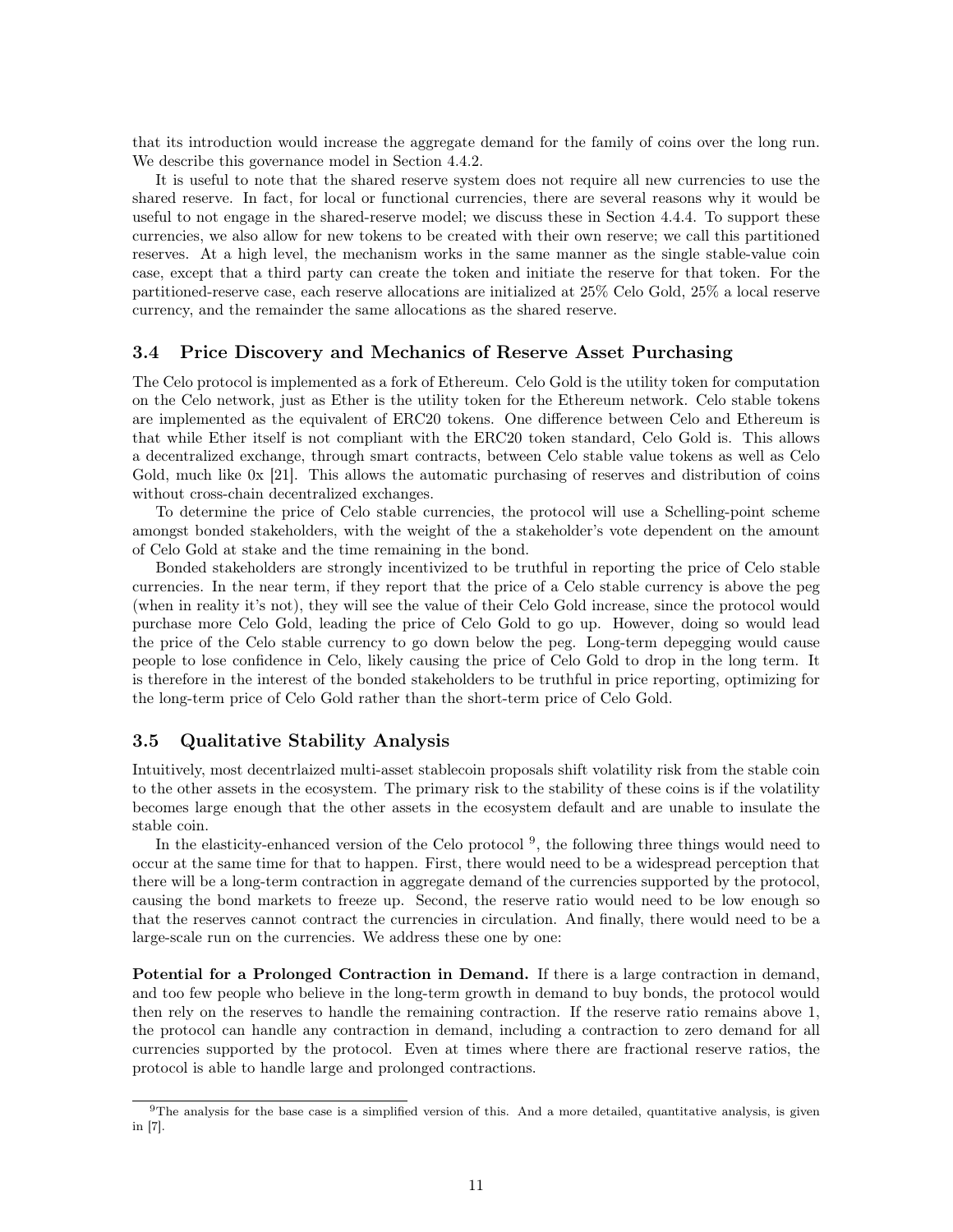Potential for the Reserve Ratio to go Meaningfully Below 1. The reserve ratio can dip meaningfully below 1 if there is a black swan event on the underlying reserves. If the reserve ratio does fall below 1, there are several mechanisms to push it higher. First, the transfer fee on Celo Gold would increase, bolstering the reserves. Second, released amounts of Celo Gold will start to go towards bolstering the reserves. Third, if demand for Celo's stable currency is growing, new reserves will be purchased at a 1:1 ratio with the new coin that is created, pushing the reserve ratio up towards 1.

Potential for a Run on the Currencies. The reserve ratio going below 1 is not in itself a cause for concern. The bigger issue is if there were a large-scale run on the stable currencies at a time when the reserve ratio is meaningfully below 1 and has not had the time to recover through the mechanisms of reserve appreciation, block rewards, and transfer fee.

Here, there are two mechanisms that are helpful. First, if potential bondholders believe that there will be growth in demand for the contracting stable currency in the future, they will be incentivized to counteract a run by buying up the stable currency to purchase high-yield bonds. If they do so, much of the contraction can be handled by bond sales before needing to go to the reserves at all, thus allowing a fractional reserve to handle the remainder.

Second, if the run on one of the stable currencies is happening at the same time as growth in demand for another, then the two will balance each other out as described in Section [3.3.](#page-8-0)

Risk. This is not to say that the Celo stable value currencies are risk-free. If there is a broad-based black swan event across the reserve currencies and a concurrent run on all Celo stable currencies, as well as a broad-based loss of faith in the long-term demand for Celo stable currencies, the contraction in demand would have to be handled by a weaker bond market, a more limited reserve, and the bolstering of the reserves through transaction fees and block rewards denominated in a weaker Celo Gold. These are not uncorrelated events, and carry with them a risk of depegging. However, under these conditions, any stable value currency proposal would also lose value, as would almost all variable value cryptocurrencies.

Our aim, therefore, is to minimize volatility, not to eliminate it entirely. Our general point of view is that there are several use cases for denominating some spending in a stabilized value cryptocurrency even if it's not risk-free (for example, in markets in which the fiat currency itself is not stable, or in cases where electronic payments cannot be made in fiat because of lack of access to banking, etc.).

Our more detailed analysis, with simulations across a range of market assumptions are given in [?].

## <span id="page-11-0"></span>4 Governance and Incentives

A primary incentive mechanism in Celo is the distribution of block rewards, which are allocated to the various contributors to the system – those contributing to the robustness of the reserves, those taking on risk in the case that there is a contraction, those using the protocol as their means of payment, those inviting others to use the protocol, those who maintain the protocol (by validating transactions, verifying users, and participating in the Schelling-point price discovery mechanism), and those who improve the protocol.

Outside of block rewards, several other incentive (and disincentive) mechanisms exist – for example, the appreciation of Celo Gold, the Celo Gold transfer fee, and the bond payouts. These all serve to incentivize behavior aligned with the long-term stability of the coin. We describe these below.

#### <span id="page-11-1"></span>4.1 Bolstering Reserves and Contracting Stable-Value Currency Supply when Needed

The two parties that play a role in bolstering the reserves and contracting the stable-value currency supply when needed are: Celo Gold holders, and bond holders. Celo Gold holders, through their purchase of Celo Gold, give the initial value to Celo Gold and introduce other crypto assets into the reserves. Further, Celo Gold holders bear some risk in the case of contracting supply or a dip in the reserves: transfer fees are imposed if the reserve ratio goes below the target reserve ratio, and the value of Celo Gold may go down if there is a prolonged contraction in demand for Celo stable currencies.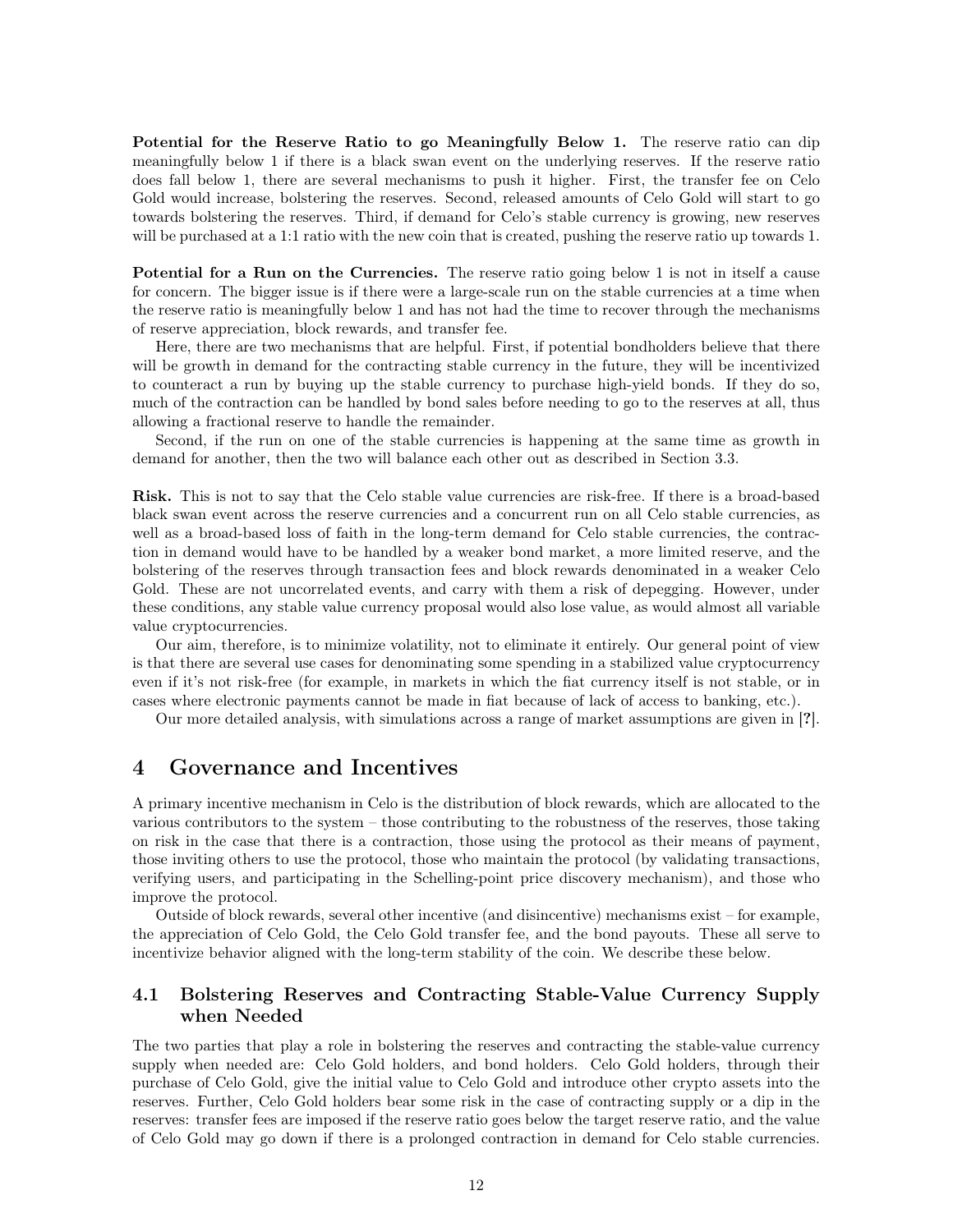Celo Gold holders are rewarded for playing these roles in two ways: first, as there is greater demand for Celo stable currencies, there will be more protocol-directed purchases of Celo Gold, increasing the demand for fixed supply. If this continues, over time, the value of Celo will likely appreciate. Second, if the reserve ratio is greater than the target reserve ratio, Celo Gold holders who have a long-term stake in Celo Gold are rewarded with a portion of the block rewards (provided that they are participating in consensus on transaction validation, sending verification messages when selected, and participating in Schelling-point voting for price discovery). These rewards are paid in proportion to the amount of Celo Gold at stake, and the time remaining in the stake $^{10}$  $^{10}$  $^{10}$ .

#### <span id="page-12-0"></span>4.2 Increasing User Base and Usage of the System

Active users (people who use the payments protocol, participate in block rewards through the mobile wallet, and maintain a nominal bonded stake in Celo Gold) are rewarded through block rewards. In effect, this reduces transaction fees for active users. One can even imagine a scenario in which these block rewards are issued by waiving transaction fees for a certain number of transactions in the stable currency per unit time, implemented through part of the block reward going to paying transaction fees of users, set at a rate to ensure a certain transaction speed, and prioritized based on the amount of their bonded stake.

The protocol waiving transaction fees for such users is analogous to banks waiving fees for customers that maintain a minimum balance. In practice, it encourages circulation of the stable currencies, and more fairly distributes the block rewards amongst all active users, not just through a proof-of-stake election protocol or a random selection of stakeholders.

#### <span id="page-12-1"></span>4.3 Maintaining the System

The maintenance of the system requires a broad base of participants, who participate in the consensus scheme, send verification messages, and participate in the Schelling-point scheme for price discovery. The block rewards that go to the bonded stakeholders above serve as the incentive for system maintenance, since bonded stakeholders need to participate to receive their rewards.

#### <span id="page-12-2"></span>4.4 Improving the Protocol

And finally a continuously evolving protocol requires incentives, and a governance scheme, for improving the protocol.

#### <span id="page-12-3"></span>4.4.1 Technical Improvements

For technical improvements to the protocol, anybody may pay a nominal amount of Celo Gold to make a technical proposal, with a proposed fee-for-implementation, on a monthly cycle  $^{11}$  $^{11}$  $^{11}$ . Proposals will be voted on by bonded stakeholders, similar to the voting scheme with Dash's masternodes [\[8\]](#page-14-17), with their votes weighted by the amount of their stake and the time remaining in their bond. Funds that are not allocated in a particular cycle are added to the reserves.

The constant funding stream for development and marketing gives incentive for large numbers of developers to work on the protocol, even if they don't own much Celo Gold.

#### <span id="page-12-4"></span>4.4.2 Introducing Regional Currencies and Broadening the Reserve Base

Over time, it would also improve the protocol to introduce more stable value currencies, and to broaden the reserve holdings. If new stable value currencies are introduced appropriately, they can increase the usefulness of the protocol, increase long-term growth in coin demand, and reduce aggregate demand

<span id="page-12-5"></span> $10$ In the elasticity-enhanced version of the protocol, bond holders play a role in contracting the stable value currency supply by, effectively, loaning Celo Dollars to the reserves during times of contraction. They are rewarded for this through a bond payout mechanism similar to [\[1\]](#page-14-12), in which they are repaid at par on a first-in-first-out basis at a time of expansion.

<span id="page-12-6"></span><sup>&</sup>lt;sup>11</sup>This mechanism can also be applied to other types of proposals, for example for marketing proposals.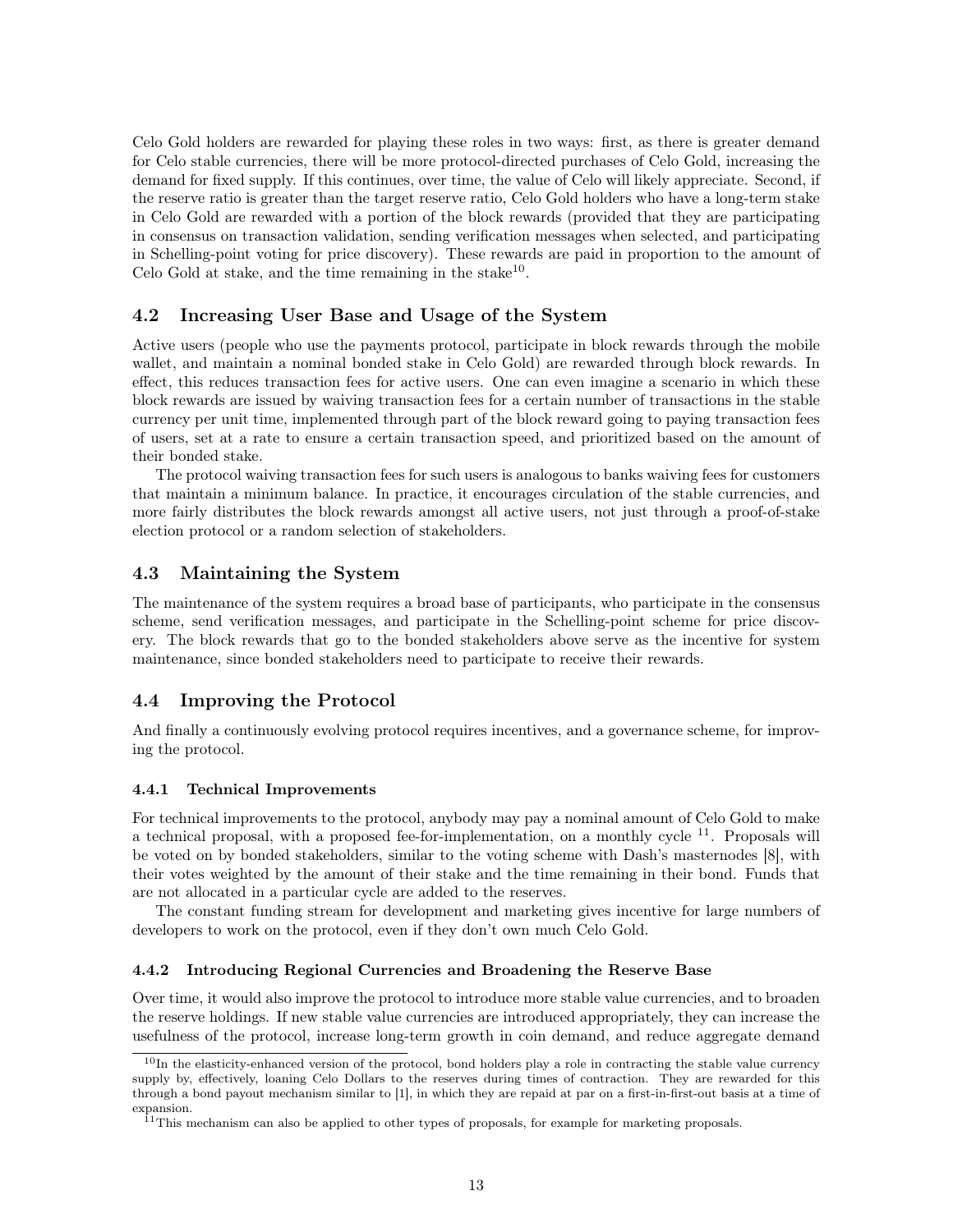volatility. And if new crypto-assets are chosen appropriately, they can decrease reserve volatility. Both of these have the effect of further stabilizing the coins supported by the protocol. The governance procedure for introducing these is similar to the governance around technical improvement.

Each month, any Celo Gold holder may stake a certain amount of Celo Gold to make a proposal on introducing a new stable value currency (by specifying a peg). Bonded Celo Gold holders vote in proportion to the amount of Celo Gold they own and the amount of time remaining in their bond. If a certain vote threshold is passed, a new stablecoin is introduced on the shared reserve.

Similarly, any Celo Gold holder may stake a certain amount of Celo Gold to make a proposal on introducing a new crypto asset to the reserves (by specifying a suggested percentage of future reserve purchases to be allocated to that asset). Bonded Celo Gold holders vote in proportion to the amount of Celo Gold they own and the amount of time remaining in their bond. If a certain vote threshold is passed, then future purchases for the reserves will include the new crypto-asset with an allocation given by the median percentage of all votes (with the allocation of all other assets being diluted pro-rata).

The criteria by which these proposals should be evaluated is the extent to which they would increase in the long-term stability of the stable currencies. Introductions of crypto-assets to the reserves that increase the expected appreciation of reserves and decrease the volatility of the reserves would have positive benefits to the long-term coin stability. Introductions of new stable-value coins that increase long-term aggregate coin demand and decrease the possibility of an aggregate crash in coin demand also increase the stability characteristics of the coin. All of these changes also increase the long-term value of Celo Gold. Therefore, bonded Celo Gold holders acting solely out of self-interest will vote in ways that increase long-term coin stability.

#### <span id="page-13-0"></span>4.4.3 Futarchical Governance

It is possible that in the future, we introduce prediction markets as a supplemental form of governance – where prediction markets will also weigh in on whether a change in the composition of the reserves or the composition of stablecoin portfolio would increase or decrease long-term coin stability. It is even possible to have the prediction markets serve directly as the voting mechanism, in a futarchical governance paradigm [\[11\]](#page-14-18). While this is possible, we would be unlikely to do this in the near term, to avoid unintended side effects.

#### <span id="page-13-1"></span>4.4.4 Partitioned Reserves

The introduction of a new new local currency does not need to go through the governance process if it is not backed by the shared reserve. One can introduce a new local currency backed by its own reserve, with its own affiliated local reserve currency, similar to the single Celo Dollar and Celo Gold case. In these cases, the default reserve would include in its reserve a basket of diversified crypto assets that includes Celo Gold, the local reserve currency, Celo Dollars, and others.

Doing so opens many possibilities. First, these local protocols may choose to distribute some of the local reserve currency to all local inhabitants, effectively creating a social dividend that allows local residents to benefit from the increased adoption of a local currency.

These local protocols may also choose to implement the transfer fee in a different way; rather than having the transfer fee payable in the local reserve currency when the reserve ratio is low, they may choose to bolster the reserves by issuing the fee directly on the local stable currency, at regular intervals rather than just when the reserve ratio is lower than the target reserve ratio. This implementation of demurrage has the effect of bolstering the reserves and encouraging circulation of the local means-ofpayment currency, at the expense of giving people a moderate incentive to switch out of the currency when possible. Despite this drawback, the literature on demurrage (see, for example, [\[9,](#page-14-13) [15\]](#page-14-15)) suggests that more experiments with demurrage are useful.

And finally, as more assets get tokenized in the future, the partitioned reserve mechanism allows for the reserves to include real assets. This is helpful from a stability perspective, and also allows for natural-capital-backed means-of-payment currencies (for example, currencies backed by forestland), where the growth in demand for those currencies will increase the amount of natural capital backing them. For a detailed discussion of natural-capital-backed currencies, see [\[9\]](#page-14-13).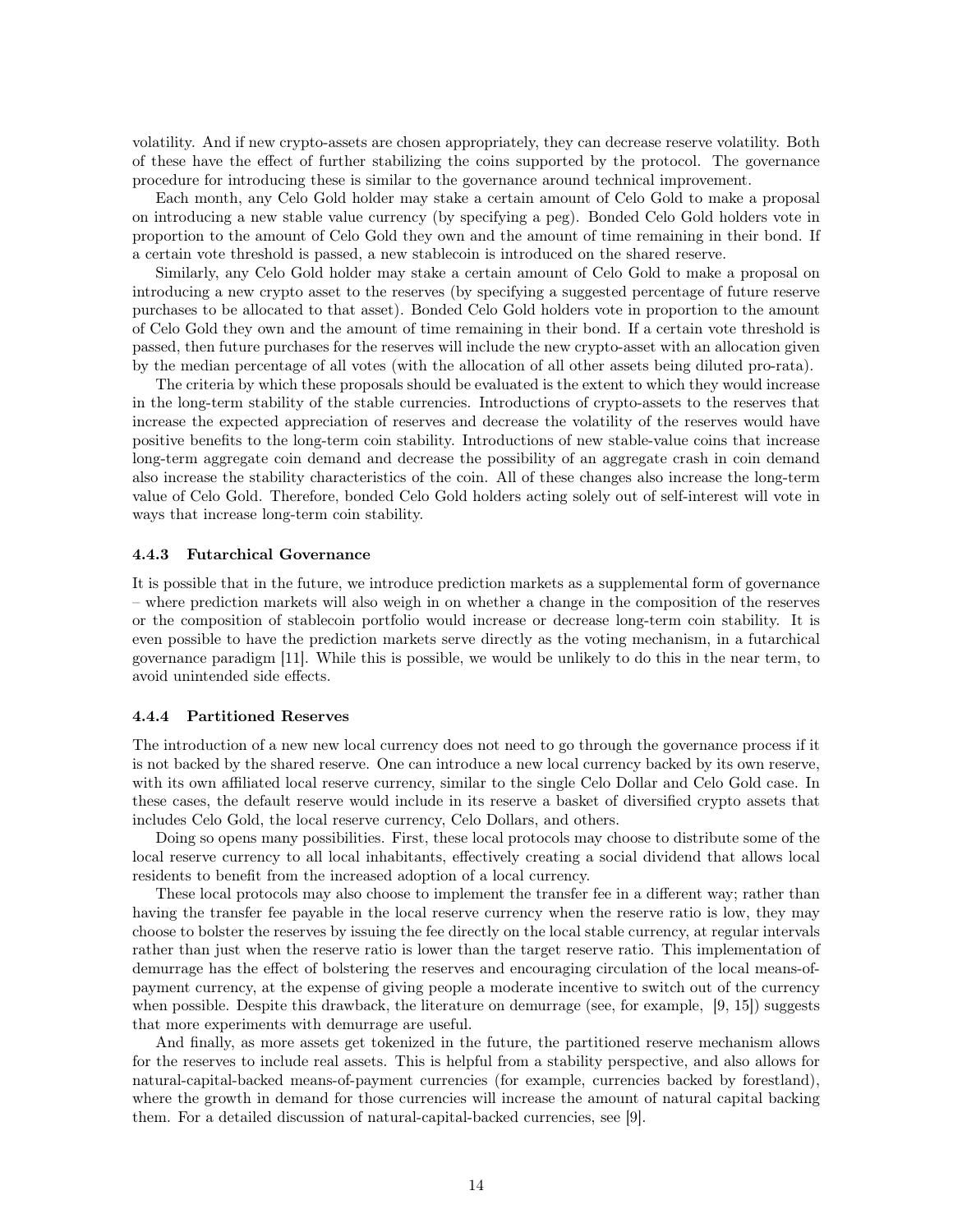## <span id="page-14-0"></span>5 Conclusion

We have introduced a protocol for social payments, called Celo. Celo combines an address-based encryption protocol that allows a sender to use a phone number or email address directly as a public key, with a reserve-backed protocol to minimize volatility through an elastic supply rule. Together, these allow for a more seamless experience using cryptocurrencies as a means of payment. Further, they enable a monetary ecology that includes local and regional currencies, social dividends, demurragecharged currencies, and in the future, natural-capital-backed currencies.

## References

- <span id="page-14-12"></span>[1] Nader Al-Naji, Josh Chen, and Lawrence Diao. Basis: A price-stable cryptocurrency with an algorithmic central bank. 2017.
- <span id="page-14-11"></span>[2] Ferdinando M Ametrano. Hayek money: The cryptocurrency price stability solution. 2016.
- <span id="page-14-7"></span>[3] Eli Ben Sasson et al. Scalable, transparent, and post-quantum secure computational integrity. 2017.
- <span id="page-14-2"></span>[4] Dan Boneh and Matt Franklin. Identity-based encryption from the weil pairing. In Advances in Cryptology—CRYPTO 2001, pages 213–229. Springer, 2001.
- <span id="page-14-8"></span>[5] Benedikt Bunz et al. Bulletproofs: Efficient range proofs for confidential transactions. 2017.
- <span id="page-14-3"></span>[6] Sanjit Chaterjee and Palash Sarkar. Identity-Based Encryption. Springer, 2011.
- <span id="page-14-16"></span>[7] Roman Croessman et al. An analysis of the stability characteristics of Celo. 2018.
- <span id="page-14-17"></span>[8] Evan Duffield and Daniel Diaz. Dash: A privacy-centric crypto-currency, 2014.
- <span id="page-14-13"></span>[9] Charles Eisenstein. Sacred economics: Money, gift, and society in the age of transition. North Atlantic Books, 2011.
- <span id="page-14-6"></span>[10] Shafi Goldwasser, Silvio Micali, and Charles Rackoff. Non-interactive zero-knowledge proof of knowledge and chosen ciphertext attack. 18:186–208, 1989.
- <span id="page-14-18"></span>[11] Robin Hanson. Futarchy: Vote values, but bet beliefs. 2000.
- <span id="page-14-4"></span>[12] Daira Hopwood, Sean Bowe, Taylor Hornby, and Nathan Wilcox. Zcash protocol specification, version 2018.0-beta-20. 2018.
- <span id="page-14-9"></span>[13] Sepandar Kamvar. Numerical Algorithms for Personalized Search in Self-Organizing Information Networks. Princeton University Press, 2009.
- <span id="page-14-5"></span>[14] Sepandar Kamvar, Mario Schlosser, and Hector Garcia-Molina. The eigentrust algorithm for reputation management in peer-to-peer network. In Proceedings of the 12th international conference on World Wide Web. ACM. ACM, 2003.
- <span id="page-14-15"></span>[15] Bernard A Lietaer. Mysterium Geld: Emotionale Bedeutung und Wirkungsweise eines Tabus. Riemann, 2000.
- <span id="page-14-14"></span>[16] Bernard A Lietaer. The future of money: A new way to create wealth, work and a wiser world. Century, 2001.
- <span id="page-14-10"></span>[17] Robert Sams. A note on cryptocurrency stabilisation: Seigniorage shares. Technical report, Working paper, 2015.
- <span id="page-14-1"></span>[18] Adi Shamir et al. Identity-based cryptosystems and signature schemes. In Crypto, volume 84, pages 47–53. Springer, 1984.